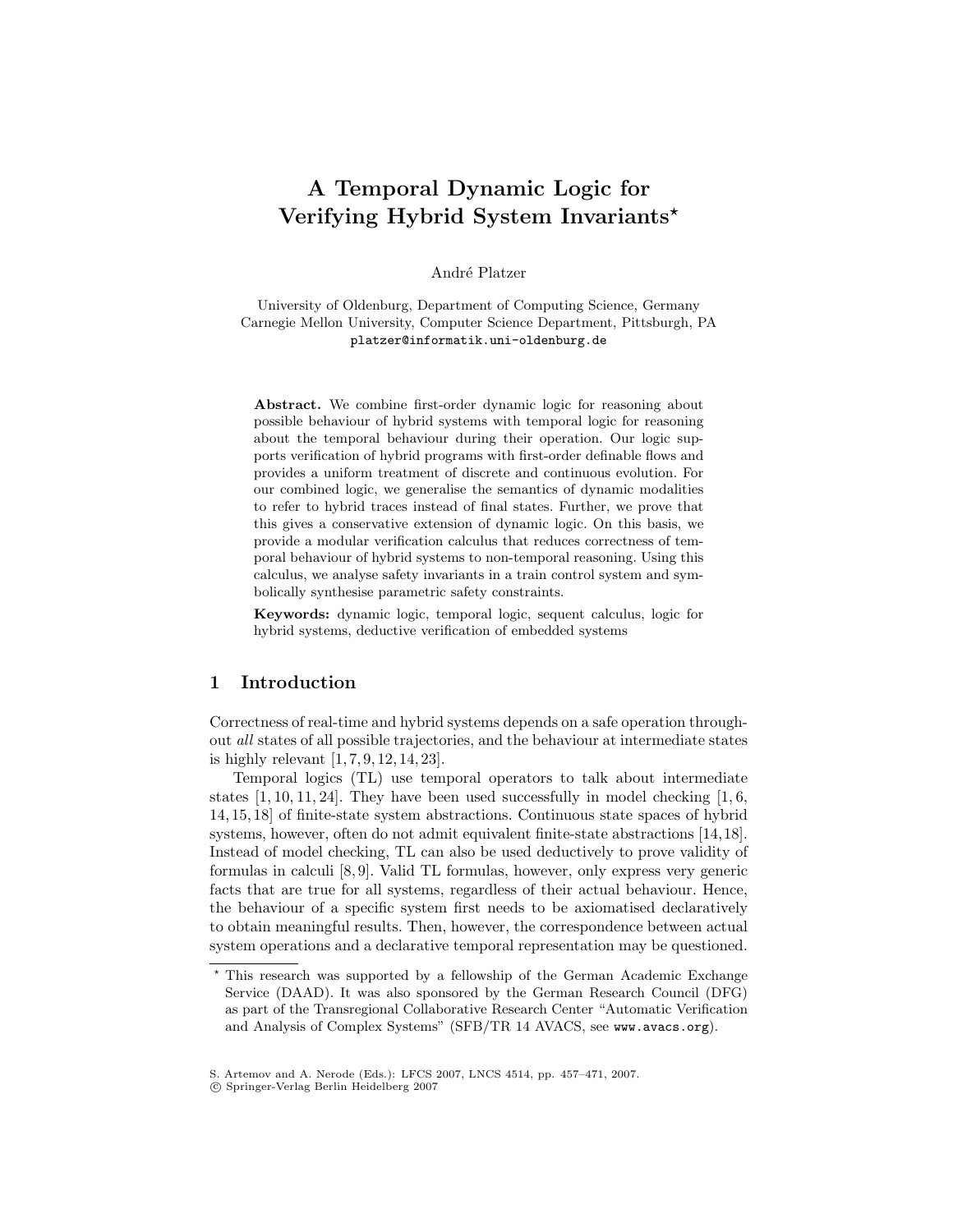Dynamic logic (DL) [13] is a successful approach for deductively verifying (infinite-state) systems  $[2, 3, 13, 16]$ . Like model checking, DL can analyse the behaviour of actual system models, which are specified operationally. Yet, operational models are internalised within DL-formulas, and DL is closed under logical operators. Thus, DL can refer to multiple systems and analyse their relationship. This can be important for verifying larger systems compositionally or for investigating refinement relations, see [22]. Further, Davoren and Nerode [9] argue that, unlike model checking, deductive methods support formulas with free parameters. However, DL only considers the behaviour at final states, which is insufficient for verifying safety invariants that have to hold all the time.

We close this gap of expressivity by combining first-order dynamic logic [13] with temporal logic [10,11,24]. Moreover, we generalise both operational system models and semantics to hybrid systems [14]. In this paper, we introduce a temporal dynamic logic dTL, which provides modalities for quantifying over traces of hybrid systems. We equip it with temporal operators to state what is true all along a trace or at some point during a trace. As in our non-temporal dynamic logic  $d\mathcal{L}$  [19, 20, 22], we use hybrid programs as an operational model for hybrid systems. They admit a uniform treatment of interacting discrete and continuous evolution in logic.

As a semantical foundation for combined temporal dynamic formulas, we introduce a hybrid trace semantics for dTL. We prove that dTL is a conservative extension of  $d\mathcal{L}$ : for non-temporal specifications, trace semantics is equivalent to the non-temporal final state semantics of [19, 22].

As a means for verification, we introduce a sequent calculus for dTL that successively reduces temporal statements about traces of hybrid programs to non-temporal formulas. In this way, we make the intuition formally precise that safety invariants can be checked by augmenting proofs with appropriate assertions about intermediate states. Like in [22], our calculus supports compositional reasoning. It structurally decomposes correctness statements about hybrid programs into corresponding statements about its parts by symbolic transformation.

Our approach combines the advantages of DL in reasoning about the behaviour of (multiple and parametric) operational system models with those of TL to verify temporal statements about traces. On the downside, we show that our logic is incomplete. Yet, reachability in hybrid systems is already undecidable [14]. We argue that, despite this theoretical obstacle, dTL can verify practical systems and demonstrate this by studying safety invariants in train control [7, 12].

The first contribution of this paper is the logic dTL, which provides a coherent foundation for reasoning about the temporal behaviour of operational models of hybrid systems with symbolic parameters. The main contribution is our calculus for deductively verifying temporal statements about hybrid systems.

Hybrid Systems. The behaviour of safety-critical systems typically depends on both the state of a discrete controller and continuous physical quantities. Hybrid systems are mathematical models for dynamic systems with interacting discrete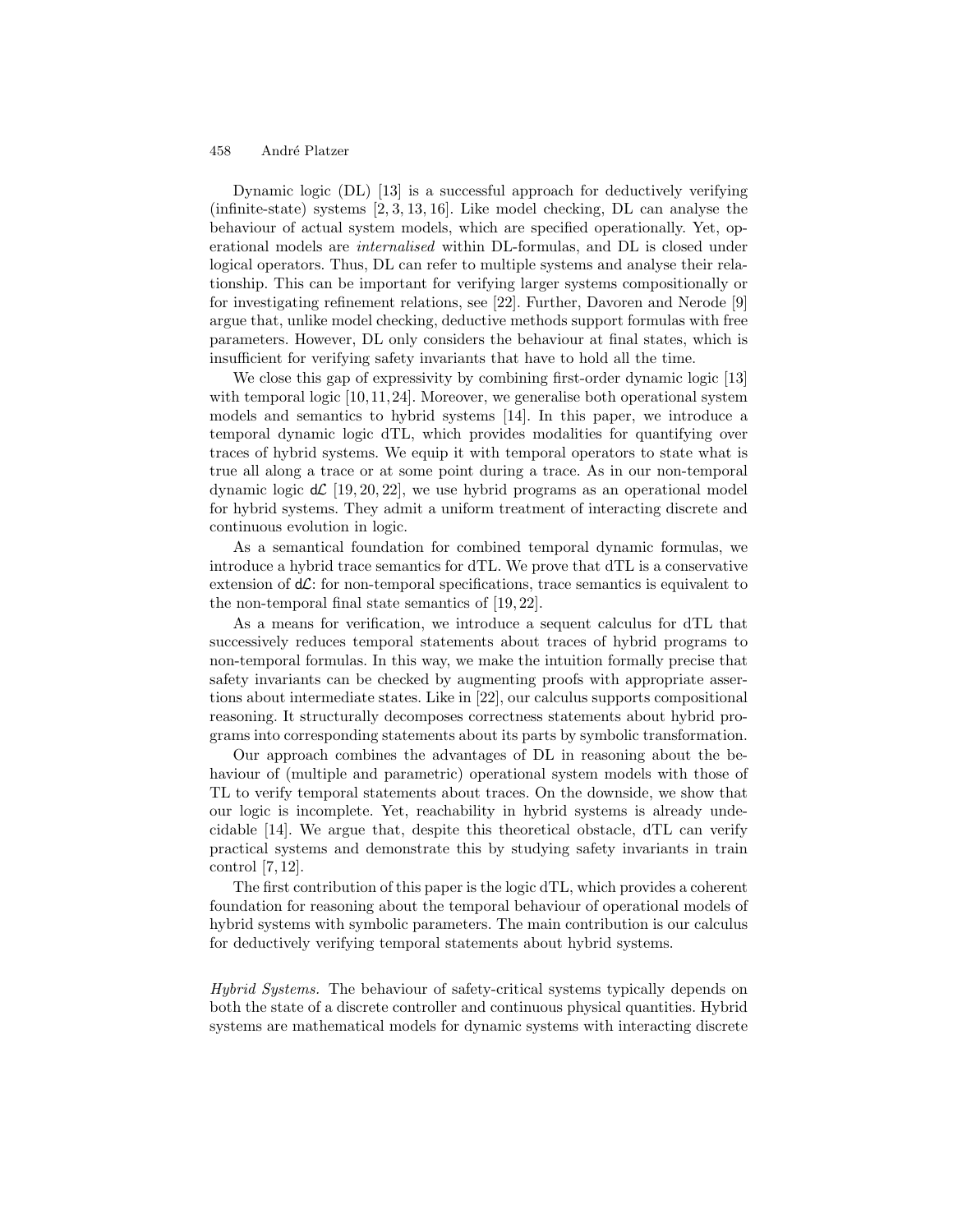and continuous behaviour [9,14]. Their behaviour combines continuous evolution (called flow) characterised by differential equations and discrete jumps.

Dynamic Logic. The principle of dynamic logic is to combine system operations and correctness statements about system states within a single specification language (see [13] for a general introduction in the discrete case). By permitting system operations  $\alpha$  as actions of modalities, dynamic logic provides formulas of the form  $\lbrack \alpha \rbrack \phi$  and  $\langle \alpha \rangle \phi$ , where  $\lbrack \alpha \rbrack \phi$  expresses that all terminating runs of system  $\alpha$  lead to final states in which condition  $\phi$  holds. Likewise,  $\langle \alpha \rangle \phi$  expresses that it is possible for  $\alpha$  to execute and result in a final state satisfying  $\phi$ . In dTL, hybrid programs [19, 20, 22] play the role of  $\alpha$ . In this paper, we modify the semantics of  $[\alpha]$  to refer to all traces of  $\alpha$  rather than only all final states reachable with  $\alpha$  (similarly for  $\langle \alpha \rangle$ ). For instance, the formula  $[\alpha] \Box \phi$  expresses that  $\phi$  is true at each state during all traces of the hybrid system  $\alpha$ . With this, dTL can also be used to verify temporal statements about the behaviour of  $\alpha$ at intermediate states during system runs.

Related Work. Based on [25], Beckert and Schlager [4] added separate trace modalities to dynamic logic and presented a relatively complete calculus. Their approach only handles discrete state spaces. In contrast, dTL works for hybrid programs with continuous state spaces. There, a particular challenge is that invariants may change their truth-value during a single continuous evolution.

Mysore et al. [18] analysed model checking of TCTL [1] properties for semialgebraic hybrid systems and proved undecidability. Our logic internalises operational models and supports multiple parametric systems.

Zhou et al. [26] presented a duration calculus extended by mathematical expressions with derivatives of state variables. Their calculus is unwieldy as it uses a multitude of rules and requires external mathematical reasoning about derivatives and continuity.

Davoren and Nerode [9] extended the propositional modal  $\mu$ -calculus with a semantics in hybrid systems and examine topological aspects. In [8], Davoren et al. gave a semantics in general flow systems for a generalisation of CTL<sup>\*</sup> [11]. In both cases, the authors of [9] and [8] provided Hilbert-style calculi to prove formulas that are valid for all systems simultaneously using abstract actions.

The strength of our logic primarily is that it is a first-order dynamic logic: it handles actual hybrid programs like  $x := x + 1$ ;  $\dot{x} = 2y$  rather than only abstract actions of unknown effect. Our calculus directly supports verification of hybrid programs with first-order definable flows; first-order approximations of more general flows can be used according to [23]. First-order DL is more expressive and calculi are deductively stronger than other approaches [4, 17].

Structure of this Paper. After introducing syntax and semantics of the temporal dynamic logic dTL in Sect. 2, we introduce a sequent calculus for verifying temporal dTL specifications of hybrid systems in Sect. 4 and prove soundness. In Sect. 5, we prove safety invariants of the train control system presented in Sect. 3.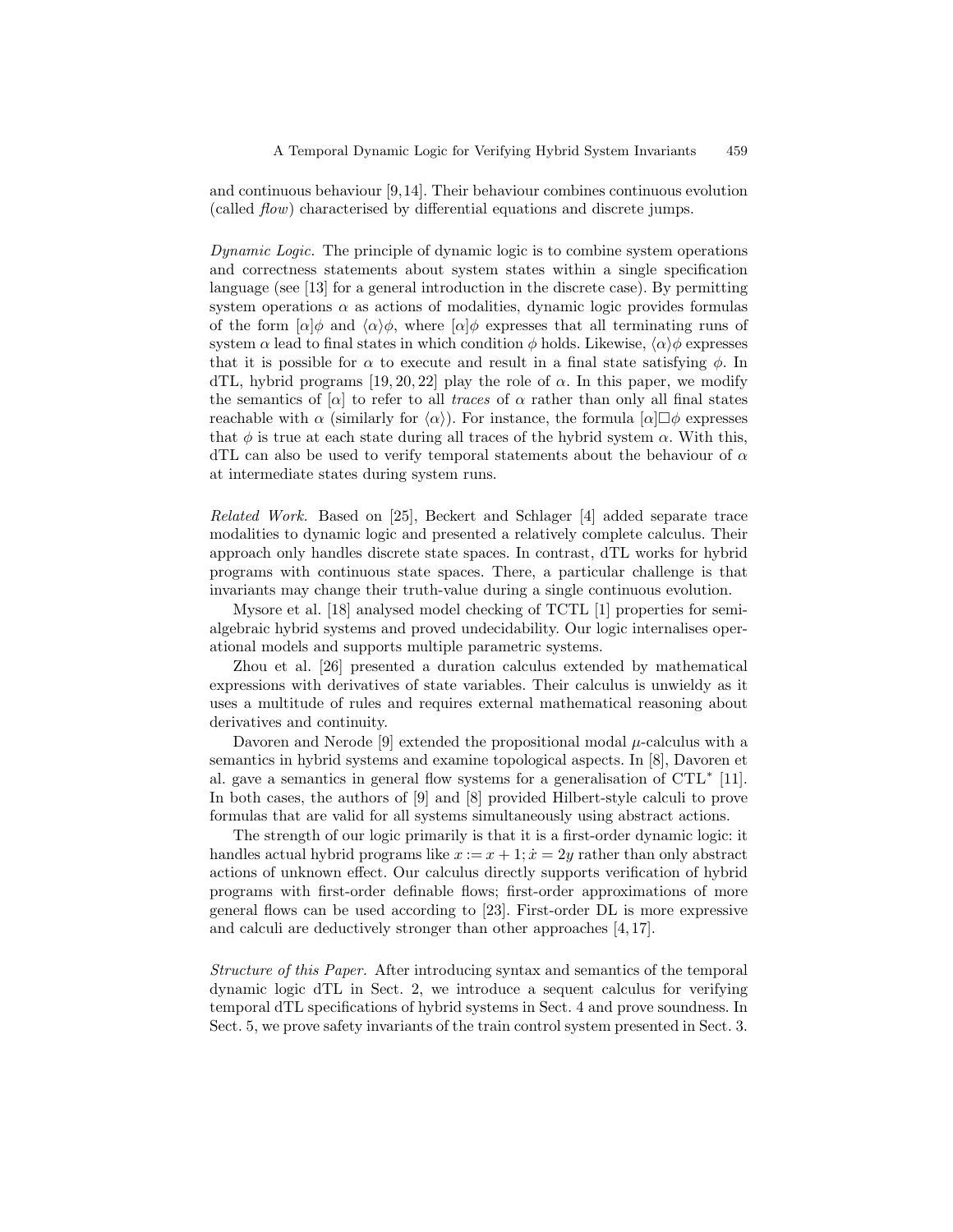Alternating path and trace quantifiers for liveness verification are discussed in Sect. 6. Finally, we draw conclusions and discuss future work in Sect. 7.

### 2 Temporal Dynamic Logic for Hybrid Systems

### 2.1 Overview: The Basic Concepts of dTL

The temporal dynamic logic dTL extends dynamic logic [13] with three concepts for verifying temporal specifications of hybrid systems:

Hybrid programs. The behaviour of hybrid systems can be described by hybrid programs [19, 20, 22], which generalise real-time programs [15] to hybrid change. The distinguishing feature of hybrid programs in this context is that they provide uniform discrete jumps and continuous evolutions along differential equations. While hybrid automata [14] can be embedded, program structures are more amenable to compositional symbolic processing by calculus rules [19].

Modal operators. Modalities of dynamic logic express statements about all possible behaviour  $([\alpha]\pi)$  of a system  $\alpha$ , or about the existence of a trace  $((\alpha)\pi)$ , satisfying condition  $\pi$ . As in [19, 20, 22], the system  $\alpha$  is described as a hybrid program. Yet, unlike in standard dynamic logic [13],  $\pi$  is a trace formula in dTL, and  $\pi$  is allowed to refer to all states that occur during a trace using temporal operators.

Temporal operators. For dTL, the temporal trace formula  $\Box \phi$  expresses that the formula φ holds all along a trace selected by  $[\alpha]$  or  $\langle \alpha \rangle$ . For instance, the state formula  $\langle \alpha \rangle \Box \phi$  says that the state formula  $\phi$  holds at every state along at least one trace of  $\alpha$ . Dually, the trace formula  $\Diamond \phi$  expresses that  $\phi$  holds at some point during such a trace. It can occur in a state formula  $\langle \alpha \rangle \langle \phi \rangle$  to express that there is such a state in some trace of  $\alpha$ , or as  $[\alpha] \diamond \phi$  to say that, along each trace, there is a state satisfying  $\phi$ . In this paper, the primary focus of attention is on homogeneous combinations of path and trace quantifiers like  $[\alpha] \Box \phi$  or  $\langle \alpha \rangle \Diamond \phi$ .

### 2.2 Syntax of dTL

State and Trace Formulas. The formulas of dTL are built over a non-empty set V of real-valued variables and a fixed signature  $\Sigma$  of function and predicate symbols. For simplicity,  $\Sigma$  is assumed to contain exclusively the usual function and predicate symbols for real arithmetic, such as  $0, 1, +, \cdot, =, \leq, \lt, \geq, >.$ 

The set  $\text{Trm}(V)$  of *terms* is defined as in classical first-order logic. The formulas of dTL are defined similar to first-order dynamic logic [13]. However, the modalities  $\alpha$  and  $\langle \alpha \rangle$  accept trace formulas that refer to the temporal behaviour of all states along a trace. Inspired by CTL and CTL<sup>∗</sup> [10, 11], we distinguish between state formulas, that are true or false in states, and trace formulas, that are true or false for system traces. The sets  $Fml(V)$  of state formulas,  $Fml<sub>T</sub>(V)$ of trace formulas, and  $HP(V)$  of hybrid programs with variables in V are simultaneously inductively defined in Definition 1 and 2, respectively.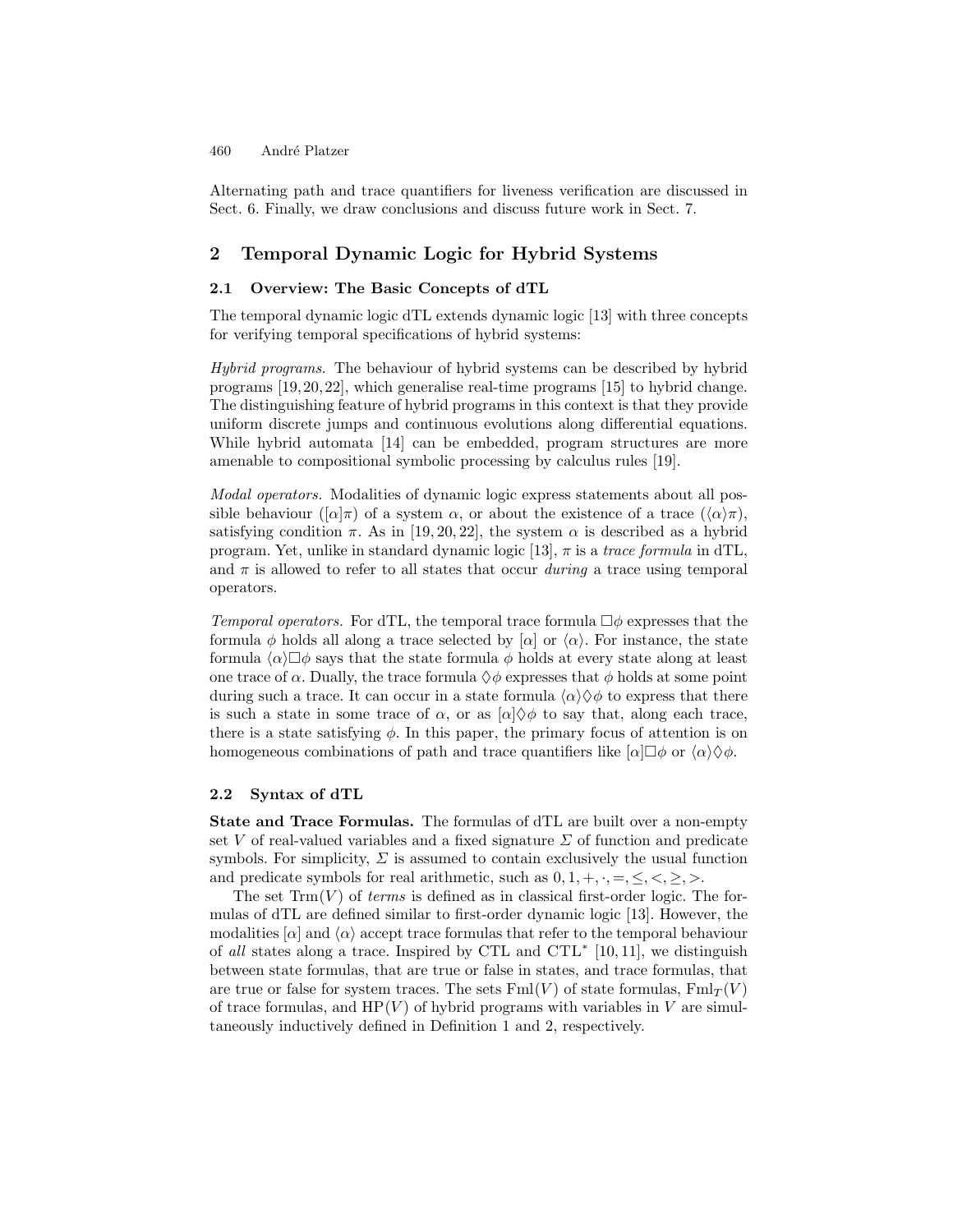**Definition 1 (Formulas).** The set  $\text{Fml}(V)$  of (state) formulas is simultaneously inductively defined as the smallest set such that:

- 1. If  $p \in \Sigma$  is a predicate,  $\theta_1, \ldots, \theta_n \in \text{Trm}(V)$ , then  $p(\theta_1, \ldots, \theta_n) \in \text{Fml}(V)$ .
- 2. If  $\phi, \psi \in \text{Fml}(V)$ , then  $\neg \phi, (\phi \land \psi), (\phi \lor \psi), (\phi \rightarrow \psi) \in \text{Fml}(V)$ .
- 3. If  $\phi \in \text{Fml}(V)$  and  $x \in V$ , then  $\forall x \, \phi, \exists x \, \phi \in \text{Fml}(V)$ .
- 4. If  $\pi \in \text{Fml}_{T}(V)$  and  $\alpha \in \text{HP}(V)$ , then  $[\alpha]\pi, \langle \alpha \rangle \pi \in \text{Fml}(V)$ .

The set  $\text{Fml}_T(V)$  of trace formulas is the smallest set with:

- 1. If  $\phi \in \text{Fml}(V)$ , then  $\phi \in \text{Fml}_{T}(V)$ .
- 2. If  $\phi \in \text{Fml}(V)$ , then  $\Box \phi, \Diamond \phi \in \text{Fml}_T(V)$ .

Formulas without  $\Box$  and  $\Diamond$ , i.e., without case 2 of the trace formulas, are called non-temporal  $d\mathcal{L}$  formulas [19,22]. Unlike in CTL, state formulas are true on a trace (case 1) if they hold for the *last* state of a trace, not for the first. Thus,  $[\alpha]\phi$ expresses that  $\phi$  is true at the end of each trace of  $\alpha$ . In contrast,  $[\alpha] \Box \phi$  expresses that  $\phi$  is true all along all states of every trace of  $\alpha$ . This combination gives a smooth embedding of non-temporal  $d\mathcal{L}$  into dTL and makes it possible to define a compositional calculus. Like CTL, dTL allows nesting with a branching time semantics [10], e.g.,  $[\alpha] \square (x \geq 2 \rightarrow \langle \gamma \rangle \Diamond x \leq 0).$ 

Hybrid Programs. The hybrid programs [19, 20, 22] occurring in dynamic modalities of dTL are built from elementary discrete jumps and continuous evolutions using a regular control structure [13].

**Definition 2 (Hybrid programs).** The set  $HP(V)$  of hybrid programs is inductively defined as the smallest set such that:

- 1. If  $x \in V$  and  $\theta \in \text{Trm}(V)$ , then  $(x := \theta) \in \text{HP}(V)$ .
- 2. If  $x \in V$  and  $\theta \in \text{Trm}(V)$ , then  $(\dot{x} = \theta) \in \text{HP}(V)$ .
- 3. If  $\chi \in \text{Fml}(V)$  is quantifier-free and first-order, then  $(?\chi) \in \text{HP}(V)$ .
- 4. If  $\alpha, \gamma \in \text{HP}(V)$  then  $(\alpha \cup \gamma) \in \text{HP}(V)$ .
- 5. If  $\alpha, \gamma \in \text{HP}(V)$  then  $(\alpha, \gamma) \in \text{HP}(V)$ .
- 6. If  $\alpha \in \text{HP}(V)$  then  $(\alpha^*) \in \text{HP}(V)$ .

The effect of  $x := \theta$  is an instantaneous discrete jump in state space or a mode switch. That of  $\dot{x} = \theta$  is an ongoing continuous evolution regulated by the differential equation with time-derivative  $\dot{x}$  of x and term  $\theta$  (accordingly for systems of differential equations).

Test actions  $?\chi$  are used to define conditions. Their semantics is that of a no-op if  $\chi$  is true in the current state, and that of a dead end operator aborting any further evolution, otherwise. The sequential composition  $\alpha$ ;  $\gamma$ , nondeterministic choice  $\alpha \cup \gamma$ , and non-deterministic repetition  $\alpha^*$  of system actions are as usual [13]. They can be combined with  $?\chi$  to form other control structures [13].

In dTL, there is no need to distinguish between discrete and continuous variables or between system parameters and state variables, as they share the same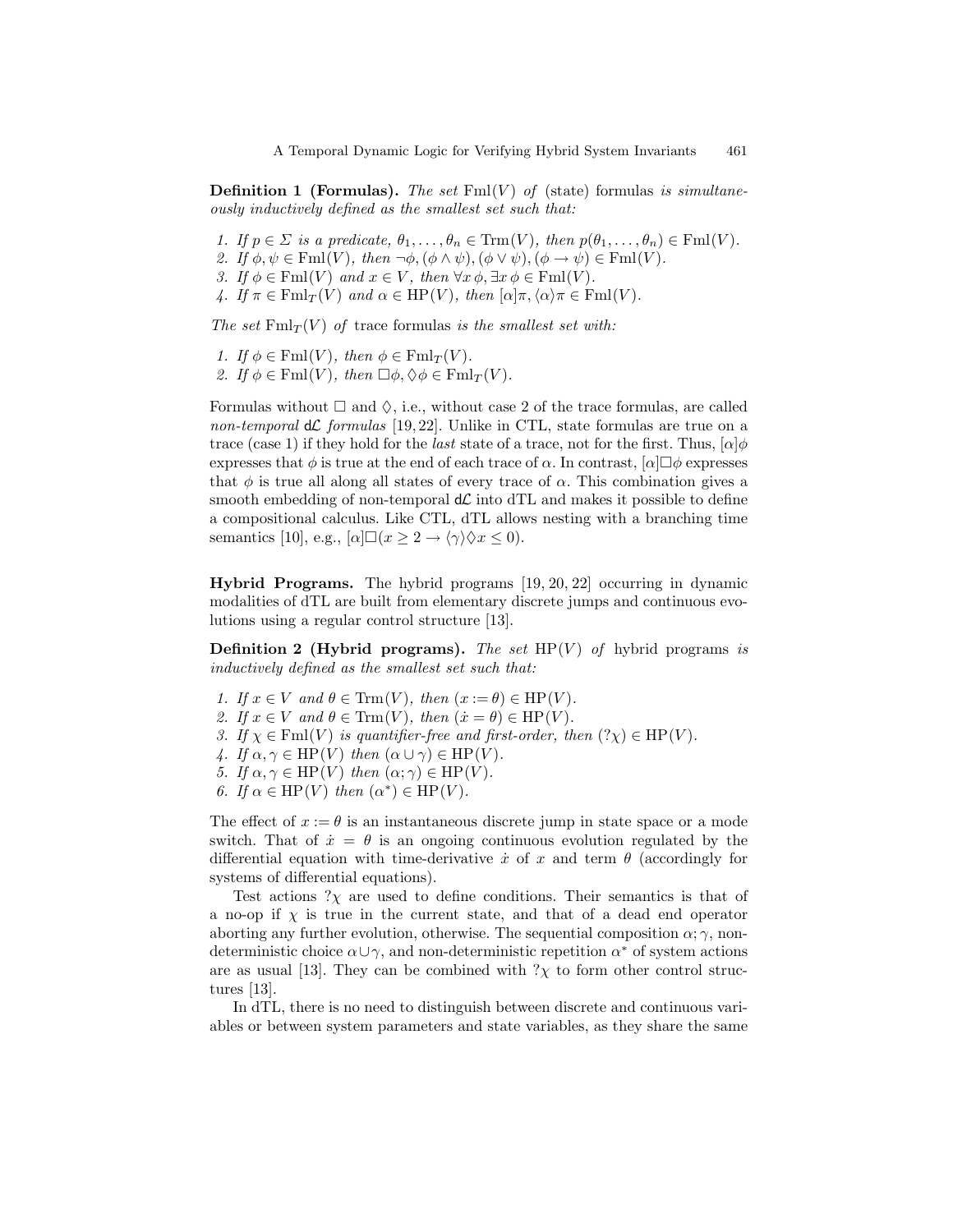uniform semantics. For pragmatic reasons, an informal distinction can nevertheless improve readability. For instance,  $\exists x \, [x = -x]x \leq 5$  expresses that there is a choice of the initial value for  $x$  (which could be a parameter) such that after all evolutions along  $\dot{x} = -x$ , the outcome of the state variable x will be at most 5.

#### 2.3 Trace Semantics of dTL

In standard dynamic logic [13] and  $d\mathcal{L}$  [19, 22], modalities only refer to the final states of system runs and the semantics is a reachability relation on states: State  $\omega$  is reachable from state  $\nu$  using  $\alpha$  if there is a run of  $\alpha$  which terminates in  $\omega$  when started in  $\nu$ . For dTL, however, formulas can refer to intermediate states of runs as well. Thus, the semantics of a hybrid system  $\alpha$  is the set of its possible traces, i.e., successions of states that occur during the evolution of  $\alpha$ .

States contain values of system variables during a hybrid evolution. A state is a map  $\nu: V \to \mathbb{R}$ ; the set of all states is denoted by  $\text{Sta}(V)$ . In addition, we distinguish a state  $\Lambda$  to denote the failure of a system run when it is *aborted* due to a test  $?$ χ that yields *false*. In particular,  $\Lambda$  can only occur at the end of an aborted system run and marks that there is no further extension.

Hybrid systems evolve along piecewise continuous traces in multi-dimensional space as time passes. Continuous phases are governed by differential equations, whereas discontinuities are caused by discrete jumps in state space. Unlike in discrete cases [4,25], traces are not just sequences of states, since hybrid systems pass through uncountably many states even in bounded time. Beyond that, continuous changes are more involved than in pure real-time [1, 15], because all variables can evolve along different differential equations. Generalising the realtime traces of [15], the following definition captures hybrid behaviour by splitting the uncountable succession of states into periods  $\sigma_i$  that are regulated by the same control law. For discrete jumps, some periods are point flows of duration 0.

**Definition 3 (Hybrid Trace).** A trace is a (non-empty) finite or infinite sequence  $\sigma = (\sigma_0, \sigma_1, \sigma_2, \dots)$  of functions  $\sigma_i : [0, r_i] \to \text{Sta}(V)$  with respective durations  $r_i \in \mathbb{R}$  (for  $i \in \mathbb{N}$ ). A position of  $\sigma$  is a pair  $(i, \zeta)$  with  $i \in \mathbb{N}$  and  $\zeta$  in the interval  $[0,r_i]$ ; the state of  $\sigma$  at  $(i,\zeta)$  is  $\sigma_i(\zeta)$ . Positions of  $\sigma$  are ordered lexicographically by  $(i, \zeta) \prec (j, \xi)$  iff either  $i < j$ , or  $i = j$  and  $\zeta < \xi$ . Further, for a state  $\nu \in \text{Sta}(V)$ ,  $\hat{\nu}: 0 \mapsto \nu$  is the point flow at  $\nu$  with duration 0. A trace terminates if it is a finite sequence  $(\sigma_0, \sigma_1, \ldots, \sigma_n)$  and  $\sigma_n(r_n) \neq \Lambda$ . In that case, the last state last  $\sigma$  is denoted as  $\sigma_n(r_n)$ . The first state first  $\sigma$  is  $\sigma_0(0)$ .

Unlike in [1, 15], the definition of traces also admits finite traces of bounded duration, which is necessary for compositionality of traces in  $\alpha$ ;  $\gamma$ . The semantics of hybrid programs  $\alpha$  as the set  $\tau(\alpha)$  of its possible traces depends on valuations  $val(\nu, \cdot)$  of formulas and terms at intermediate states  $\nu$ . The valuation of terms [13], and interpretations of function and predicate symbols are as usual for real arithmetic. The valuation of formulas will be defined in Definition 5. We use  $\nu[x \mapsto d]$  to denote the modification that agrees with state  $\nu$  on all variables except for the symbol x, which is changed to  $d \in \mathbb{R}$ .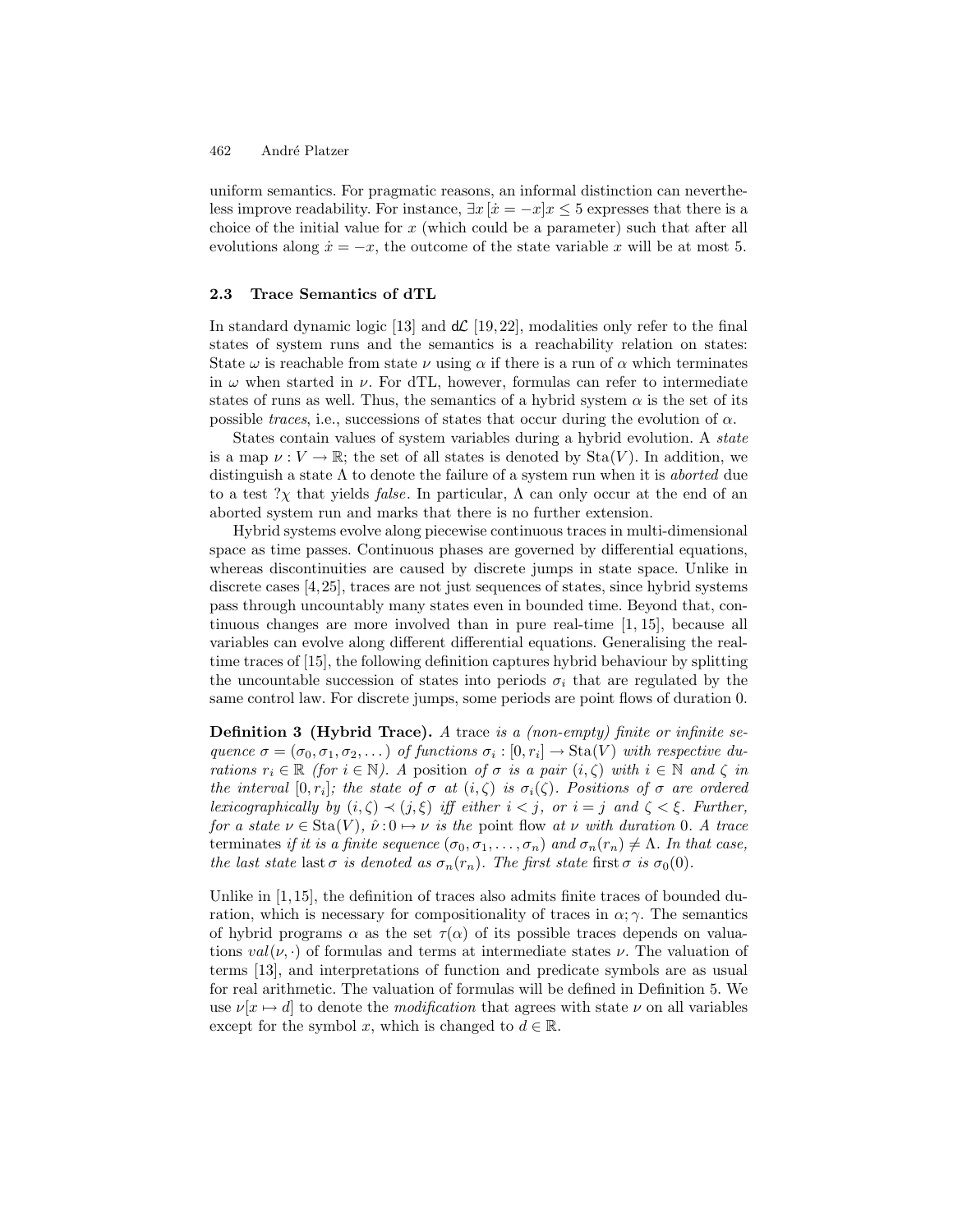Definition 4 (Trace semantics of hybrid programs). The trace semantics,  $\tau(\alpha)$ , of a hybrid program  $\alpha$ , is the set of all its possible hybrid traces and is defined as follows:

- 1.  $\tau(x := \theta) = \{(\hat{\nu}, \hat{\omega}) : \omega = \nu[x \mapsto val(\nu, \theta)] \text{ for } \nu \in \text{Sta}(V) \}$
- 2.  $\tau(\dot{x} = \theta) = \{(f) : 0 \le r \in \mathbb{R} \text{ and } f : [0, r] \to \text{Sta}(V) \text{ is such that the func$ tion val $(f(\zeta), x)$  is continuous in  $\zeta$  on  $[0, r]$  and has a derivative of value  $val(f(\zeta), \theta)$  at each  $\zeta \in (0, r)$ . Variables without a differential equation do not change
- 3.  $\tau(\gamma \chi) = \{(\hat{\nu}) : val(\nu, \chi) = true\} \cup \{(\hat{\nu}, \hat{\Lambda}) : val(\nu, \chi) = false\}$
- 4.  $\tau(\alpha \cup \gamma) = \tau(\alpha) \cup \tau(\gamma)$
- 5.  $\tau(\alpha;\gamma) = {\sigma \circ \varsigma : \sigma \in \tau(\alpha), \varsigma \in \tau(\gamma)}$  when  $\sigma \circ \varsigma$  is defined; the composition of  $\sigma = (\sigma_0, \sigma_1, \sigma_2, \dots)$  and  $\varsigma = (\varsigma_0, \varsigma_1, \varsigma_2, \dots)$  is

$$
\sigma \circ \zeta = \begin{cases}\n(\sigma_0, \dots, \sigma_n, \varsigma_0, \varsigma_1, \dots) & \text{if } \sigma \text{ terminates at } \sigma_n \text{ and } \text{last } \sigma = \text{first } \varsigma \\
\sigma & \text{if } \sigma \text{ does not terminate} \\
\text{not defined} & \text{otherwise}\n\end{cases}
$$

6. 
$$
\tau(\alpha^*) = \bigcup_{n \in \mathbb{N}} \tau(\alpha^n)
$$
, where  $\alpha^{n+1} = (\alpha^n; \alpha)$  for  $n \ge 1$ , and  $\alpha^0 = (?true)$ .

Time passes differently during discrete and continuous change. During continuous evolution, the discrete step index i of positions  $(i, \zeta)$  remains constant, whereas the continuous duration  $\zeta$  remains 0 during discrete point flows. This permits multiple discrete state changes to happen at the same (super-dense) continuous time, unlike in [1].

Definition 5 (Valuation of formulas). The valuation of state and trace formulas is defined respectively. For state formulas, the valuation  $val(\nu, \cdot)$  with respect to state  $\nu$  is defined as follows:

- 1.  $val(\nu, p(\theta_1, \ldots, \theta_n)) = p^{\ell}(val(\nu, \theta_1), \ldots, val(\nu, \theta_n)),$  where  $p^{\ell}$  is the relation associated to p.
- 2. val( $\nu, \phi \wedge \psi$ ) is defined as usual, the same holds for  $\neg, \vee, \rightarrow$ .
- 3.  $val(\nu, \forall x \phi) = true : \Longleftrightarrow val(\nu[x \mapsto d], \phi) = true \text{ for all } d \in \mathbb{R}$
- 4.  $val(\nu, \exists x \phi) = true : \Longleftrightarrow val(\nu[x \mapsto d], \phi) = true \text{ for some } d \in \mathbb{R}$
- 5.  $val(\nu, [\alpha]\pi) = true \implies$  for each trace  $\sigma \in \tau(\alpha)$  that starts in first  $\sigma = \nu$ , if val $(\sigma, \pi)$  is defined, then val $(\sigma, \pi) = true$ .
- 6. val $(\nu,\langle \alpha \rangle \pi) = \text{true} \implies \text{there is a trace } \sigma \in \tau(\alpha) \text{ starting in first } \sigma = \nu,$ such that  $val(\sigma, \pi) = true$ .

For trace formulas, the valuation  $val(\sigma, \cdot)$  with respect to trace  $\sigma$  is:

- 1. If  $\phi$  is a state formula, then  $val(\sigma, \phi) = val(\text{last } \sigma, \phi)$  if  $\sigma$  terminates, whereas val $(\sigma, \phi)$  is not defined if  $\sigma$  does not terminate.
- 2. val $(\sigma, \Box \phi)$  = true  $\iff$  val $(\sigma_i(\zeta), \phi)$  = true for all positions  $(i, \zeta)$  of  $\sigma$ with  $\sigma_i(\zeta) \neq \Lambda$ .
- 3. val $(\sigma, \Diamond \phi) = true \implies val(\sigma_i(\zeta), \phi) = true$  for some position  $(i, \zeta)$  of  $\sigma$ with  $\sigma_i(\zeta) \neq \Lambda$ .

As usual, a (state) formula is valid if it is true in all states.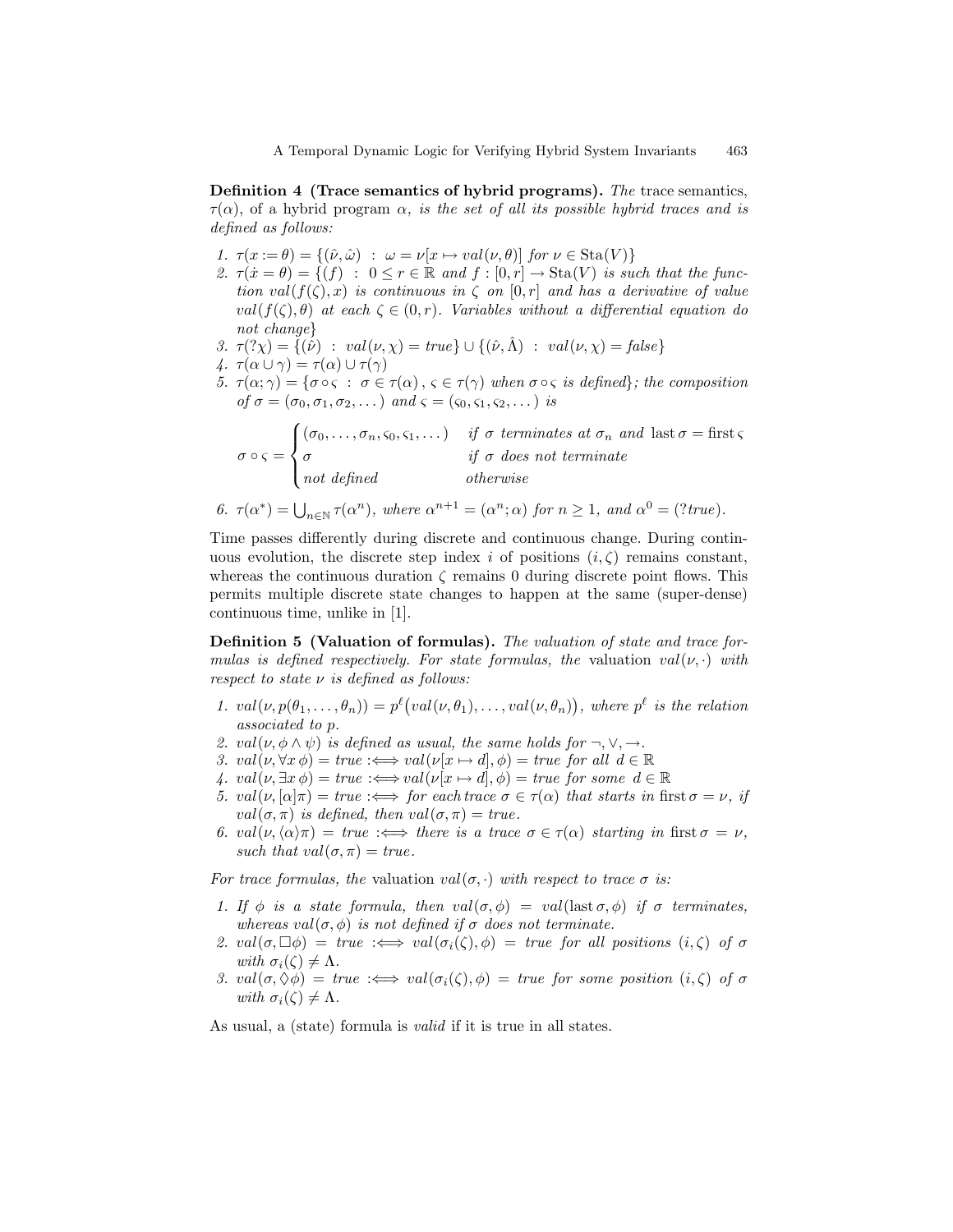#### 2.4 Conservative Temporal Extension

The following result shows that the extension of dTL by temporal operators does not change the meaning of non-temporal  $d\mathcal{L}$  formulas. The trace semantics given in Definition 5 is equivalent to the final state reachability relation semantics [19, 22] for the sublogic  $d\mathcal{L}$  of dTL. A proof for this can be found in [21].

**Proposition 1.** The logic dTL is a conservative extension of non-temporal  $d\mathcal{L}$ . *i.e.*, the set of valid  $d\mathcal{L}$ -formulas is the same with respect to transition reachability semantics of  $d\mathcal{L}$  [19, 22] as with respect to the trace semantics of  $dTL$ (Definition 5).

### 3 Safety Invariants in Train Control

In the European Train Control System (ETCS) [12], trains are coordinated by decentralised Radio Block Centres (RBC), which grant or deny movement authorities (MA) to the individual trains by wireless communication. In emergencies, trains always have to stop within the MA issued by the RBC, see Fig. 1. Following the reasoning pattern for traffic agents in [7], each train negotiates with the RBC to extend its MA when approaching the end, say  $m$ , of its current MA. Since wireless communication takes time, this negotiation is initiated in due time before reaching  $m$ . During negotiation, trains are assumed to keep their desired speed as in [7]. Before entering negotiation at some point ST, the train still has sufficient distance to  $MA$  (it is in  $far$  mode) and can regulate its speed freely within the track limits.

Depending on weather conditions, slope of track etc., the local train motion control determines a safety envelope s around the train, within which it considers driving safe, and adjusts its acceleration  $\alpha$  in accordance with s (called correction [7]). In particular, depending on the maximum RBC response time, this determines the latest point, SB, on the track where a response from the RBC must have arrived to guarantee safe driving.



Fig. 1. ETCS train coordination by movement authorities

As a model for train movements, we use the ideal-world model adapted from [7]. It does not model friction, slopes, or mass of train but is perfectly suitable for analysing the cooperation level of train control [7]. The local safety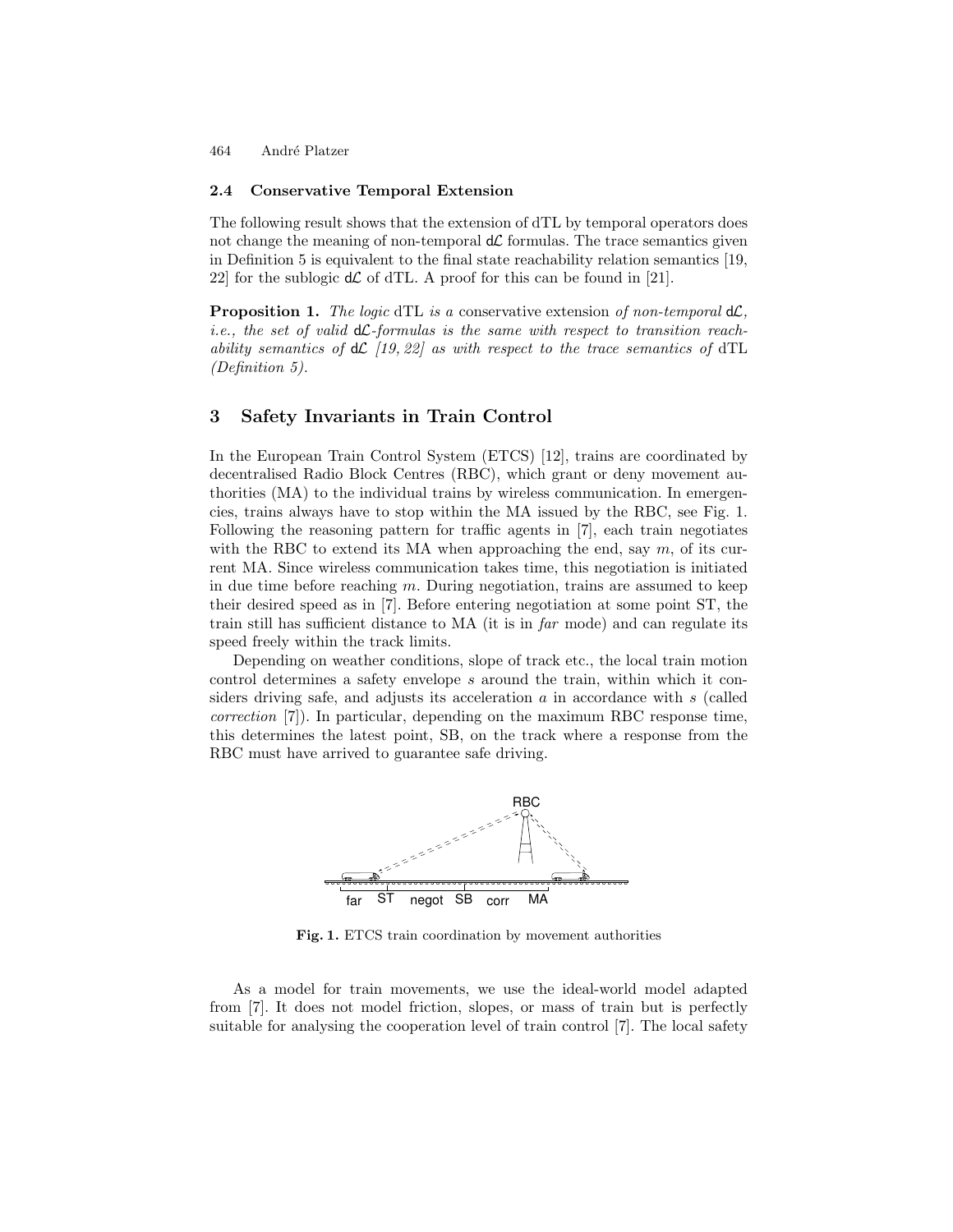properties that where used when verifying the cooperation protocol can then be shown for more detailed models of individual components.

For a safe operation of multiple traffic agents, it is crucial that the MA is respected at *every* point in time during this protocol, not only at its end. Hence, we need to consider temporal safety invariants. For instance, when the train has entered the negotiation phase at its current position  $z$ , dTL can analyse the following safety invariant of a part of the train controller:

$$
\psi \rightarrow [negot; corr; \dot{z} = v, \dot{v} = a] \square (\ell \le L \rightarrow z < m) \tag{1}
$$
\n
$$
\text{where } negot \equiv \dot{z} = v, \dot{\ell} = 1
$$
\n
$$
corr \equiv (?m - z < s; a := -b) \cup (?m - z \ge s; a := \dots) \text{ .}
$$

It expresses that—under a sanity condition  $\psi$  for parameters—a train will always remain within its MA  $m$ , as long as the accumulated RBC negotiation latency  $\ell$ is at most L. We refer to [12] for details on what contributes to  $\ell$ . Like in [7], we model the train to first negotiate while keeping a constant speed  $(\dot{z} = v)$  in negot. Thereafter, in *corr*, the train corrects its acceleration or brakes with force b (as a failsafe recovery manoeuvre) on the basis of the remaining distance  $(m - z)$ . Finally, the train continues moving according to the system  $(\dot{z} = v, \dot{v} = a)$  or, equivalently,  $\ddot{z} = a$ . Instead of manually choosing specific values for the free parameters of (1) as in [7,12], we will use the techniques developed in this paper to automatically synthesise constraints on the relationship of parameters that are required for a safe operation of cooperative train control.

### 4 A Verification Calculus for Safety Invariants

In this section, we introduce a sequent calculus for verifying temporal specifications of hybrid systems in dTL. With the basic idea being to perform a symbolic decomposition, hybrid programs are successively transformed into simpler logical formulas describing their effects. There, statements about the temporal behaviour of a hybrid program are successively reduced to corresponding nontemporal statements about the intermediate states.

For propositional logic, standard rules P1–P9 are listed in Fig. 2. The rule P10 is a shortcut to handle quantifiers of first-order real arithmetic, which is decidable. We use P10 as a modular interface to arithmetic and refer to [19] for a goal-oriented integration of arithmetic, which combines with dTL. Rules D1–D8 work similar to those in [3,13]. For handling discrete change, D8 inductively uses substitutions. D9–D10 handle continuous evolutions given a first-order definable flow  $y_x$ . In particular, in conjunction with P10, they fully encapsulate handling of differential equations within hybrid systems.

Rules T1–T10 successively transform temporal specifications of hybrid programs into non-temporal  $d\mathcal{L}$  formulas. The idea underlying this transformation is to decompose hybrid programs and recursively augment intermediate state transitions with appropriate specifications. D1–D2 are identical for dTL and  $d\mathcal{L}$ specifications, hence they apply for all trace formulas  $\pi$  and not just for state formulas. Rules for handling  $\alpha \otimes \phi$  and  $\langle \alpha \rangle \Box \phi$  are discussed in Sect. 6.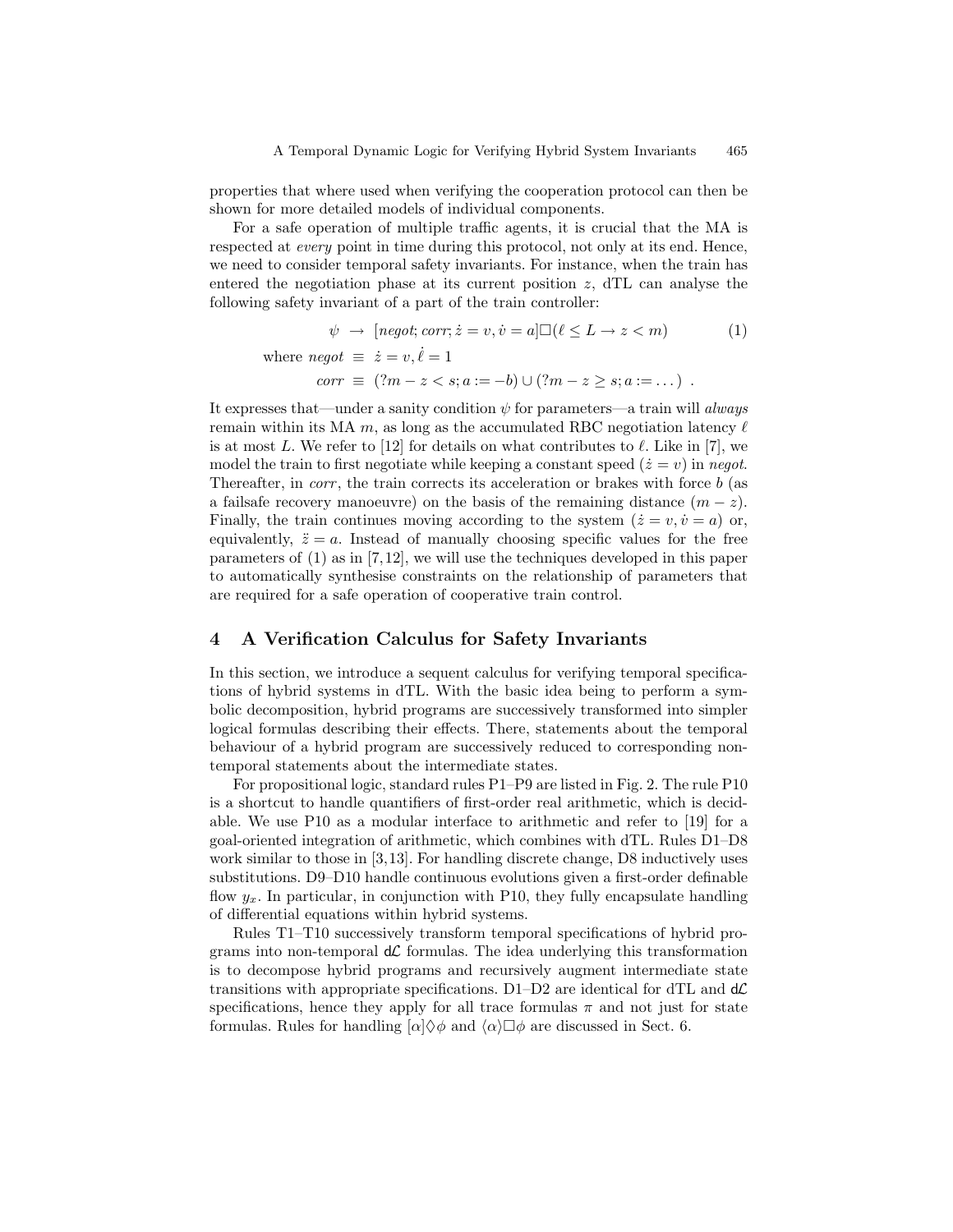#### 4.1 Rules of the Calculus

A sequent is of the form  $\Gamma \vdash \Delta$ , where  $\Gamma$  and  $\Delta$  are finite sets of formulas. Its semantics is that of the formula  $\bigwedge_{\phi \in \Gamma} \phi \to \bigvee_{\psi \in \Delta} \psi$  and will be treated as an abbreviation. In the following, an *update*  $U$  is a list of discrete assignments of the form  $x := \theta$  (see [3] for advanced update techniques, which can be combined with our calculus).

**Definition 6 (Provability, derivability).** A formula  $\psi$  is provable from a set  $\Phi$  of formulas, denoted by  $\Phi \vdash_{\text{dTL}} \psi$  iff there is a finite set  $\Phi_0 \subseteq \Phi$  for which the sequent  $\Phi_0 \vdash \psi$  is derivable. In turn, a sequent of the form  $\Gamma$ ,  $\langle \mathcal{U} \rangle \Phi \vdash \langle \mathcal{U} \rangle \Psi$ ,  $\Delta$ (for some update U, including the empty update, and finite sets  $\Gamma, \Delta$  of context formulas) is derivable iff there is an instance

$$
\begin{array}{ccc}\Phi_1 \vdash \varPsi_1 & \dots & \varPhi_n \vdash \varPsi_n \\ \hline \varPhi \vdash \varPsi\end{array}
$$

of a rule schema of the dTL calculus in Fig. 2 such that

$$
\Gamma,\langle \mathcal{U}\rangle\varPhi_i\vdash \langle \mathcal{U}\rangle\varPsi_i,\varDelta
$$

is derivable for each  $1 \leq i \leq n$ . Moreover, the symmetric schemata Di and Ti can be applied on either side of the sequent (in context  $\Gamma, \Delta$  and update  $\langle \mathcal{U} \rangle$ ). The schematic modality  $\langle \cdot \rangle$  can be instantiated with both  $\langle \cdot \rangle$  in all rule schemata. The same modality instance has to be chosen within a single schema instantiation, though.

As usual in sequent calculus—although the direction of entailment is from premisses (above rule bar) to conclusion (below)—the order of reasoning is goaldirected: Rules are applied starting from the desired conclusion at the bottom (goal) to the premisses (sub-goals).

Rule T1 decomposes invariants of  $\alpha$ ;  $\gamma$  into an invariant of  $\alpha$  and an invariant of  $\gamma$  that holds when  $\gamma$  is started in any final state of  $\alpha$ . T3 expresses that invariants of assignments need to hold before and after the discrete change (similarly for T2, except that tests do not lead to a state change). T4 can directly reduce invariants of continuous evolutions to non-temporal formulas as restrictions of solutions of differential equations are themselves solutions of different duration. T5 relies on T1 and is simpler than D7, because the other rules will inductively produce a premiss that  $\phi$  holds in the current state. The dual rules T6–T10 work similarly. The usual induction schemes  $[13, 17]$  can be added to the dTL calculus. Inductive invariant properties can be handled by augmenting induction rules with an additional branch that takes care of the temporal properties.

#### 4.2 Soundness and Incompleteness

The following result shows that verification with the dTL calculus always produces correct results about safety of hybrid systems, i.e., the dTL calculus is sound.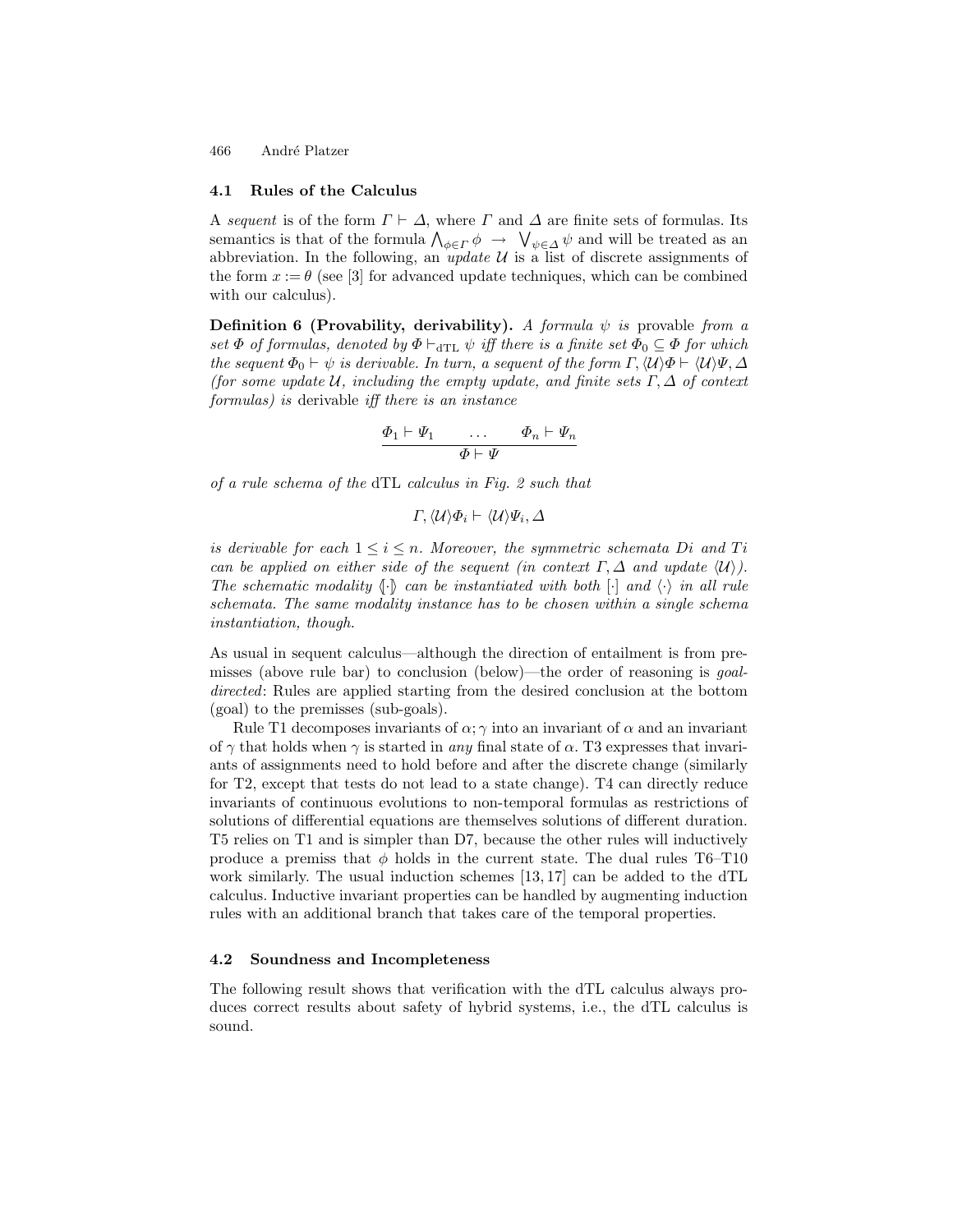$$
(P1) \frac{\begin{array}{l}\n\frac{\begin{array}{l}\n\frac{\begin{array}{l}\n\frac{\partial}{\partial p} \\
\frac{\partial}{\partial p} \\
\frac{\partial}{\partial p} \\
\frac{\partial}{\partial p} \\
\frac{\partial}{\partial p} \\
\frac{\partial}{\partial p} \\
\frac{\partial}{\partial p} \\
\frac{\partial}{\partial p} \\
\frac{\partial}{\partial p} \\
\frac{\partial}{\partial p} \\
\frac{\partial}{\partial p} \\
\frac{\partial}{\partial p} \\
\frac{\partial}{\partial p} \\
\frac{\partial}{\partial p} \\
\frac{\partial}{\partial p} \\
\frac{\partial}{\partial p} \\
\frac{\partial}{\partial p} \\
\frac{\partial}{\partial p} \\
\frac{\partial}{\partial p} \\
\frac{\partial}{\partial p} \\
\frac{\partial}{\partial p} \\
\frac{\partial}{\partial p} \\
\frac{\partial}{\partial p} \\
\frac{\partial}{\partial p} \\
\frac{\partial}{\partial p} \\
\frac{\partial}{\partial p} \\
\frac{\partial}{\partial p} \\
\frac{\partial}{\partial p} \\
\frac{\partial}{\partial p} \\
\frac{\partial}{\partial p} \\
\frac{\partial}{\partial p} \\
\frac{\partial}{\partial p} \\
\frac{\partial}{\partial p} \\
\frac{\partial}{\partial p} \\
\frac{\partial}{\partial p} \\
\frac{\partial}{\partial p} \\
\frac{\partial}{\partial p} \\
\frac{\partial}{\partial p} \\
\frac{\partial}{\partial p} \\
\frac{\partial}{\partial p} \\
\frac{\partial}{\partial p} \\
\frac{\partial}{\partial p} \\
\frac{\partial}{\partial p} \\
\frac{\partial}{\partial p} \\
\frac{\partial}{\partial p} \\
\frac{\partial}{\partial p} \\
\frac{\partial}{\partial p} \\
\frac{\partial}{\partial p} \\
\frac{\partial}{\partial p} \\
\frac{\partial}{\partial p} \\
\frac{\partial}{\partial p} \\
\frac{\partial}{\partial p} \\
\frac{\partial}{\partial p} \\
\frac{\partial}{\partial p} \\
\frac{\partial}{\partial p} \\
\frac{\partial}{\partial p} \\
\frac{\partial}{\partial p} \\
\frac{\partial}{\partial p} \\
\frac{\partial}{\partial p} \\
\frac{\partial}{\partial p} \\
\frac{\partial}{\partial p} \\
\frac{\partial}{\partial p} \\
\frac{\partial}{\partial p} \\
\frac{\partial}{\partial p} \\
\frac{\partial}{\partial p} \\
\frac{\partial}{\partial p} \\
\frac{\partial}{\partial p} \\
\frac{\partial}{\partial p} \\
\frac{\partial}{\partial p} \\
\frac{\partial}{\partial p} \\
\frac{\partial}{\partial p} \\
\frac{\partial}{\partial p} \\
\frac{\partial}{\
$$

$$
(P10)\ \frac{F_0 \vdash G_0}{F \vdash G}
$$

(D1) 
$$
\frac{\langle \alpha \rangle \pi \vee \langle \gamma \rangle \pi}{\langle \alpha \cup \gamma \rangle \pi}
$$
 (D6)  $\frac{\phi \vee \langle \alpha; \alpha^* \rangle \phi}{\langle \alpha^* \rangle \phi}$   
(D2)  $\frac{[\alpha] \pi \wedge [\gamma] \pi}{[\alpha \cup \gamma] \pi}$  (D7)  $\frac{\phi \wedge [\alpha; \alpha^*] \phi}{[\alpha^*] \phi}$ 

(D3) 
$$
\frac{\langle \alpha \rangle \langle \gamma \rangle \phi}{\langle \alpha; \gamma \rangle \phi}
$$
 (D8) 
$$
\frac{F_x^{\theta}}{\langle x := \theta \rangle F}
$$
  
\n
$$
\langle \alpha, \gamma \rangle \phi
$$
 (D9) 
$$
\frac{F_x^{\theta}}{\langle x := \theta \rangle F}
$$

(D4) 
$$
\frac{\chi \wedge \psi}{\langle ? \chi \rangle \phi}
$$
 (D9)  $\frac{\psi \geq 0 \langle x \cdot - y_x(t) \rangle \psi}{\langle x = \theta \rangle \phi}$   
(D5)  $\chi \to \phi$  (D10)  $\forall t \geq 0 \ [x := y_x(t)] \phi$ 

$$
(D10) \frac{x}{[?x]\phi} \qquad (D10) \frac{x}{[x=\theta]\phi}
$$

(T1) 
$$
\frac{[\alpha]\Box \phi \wedge [\alpha][\gamma]\Box \phi}{[\alpha;\gamma]\Box \phi}
$$
 (T6) 
$$
\frac{\langle \alpha \rangle \Diamond \phi \vee \langle \alpha \rangle \langle \gamma \rangle \Diamond \phi}{\langle \alpha;\gamma \rangle \Diamond \phi}
$$

(T2) 
$$
\frac{1}{[? \chi] \Box \phi}
$$
 (T7)  $\frac{1}{\langle ? \chi \rangle \Diamond \phi}$   
(T3)  $\frac{\phi \land [x := \theta] \phi}{[? \chi] \Diamond \phi}$  (T8)  $\frac{\phi \lor \langle x := \theta \rangle \phi}{[? \chi] \Diamond \phi}$ 

$$
(13) \frac{x := \theta \Box \phi}{[x := \theta] \Box \phi}
$$
\n
$$
(14) \frac{[x = \theta] \phi}{[x = \theta] \Box \phi}
$$
\n
$$
(15) \frac{x := \theta \Diamond \phi}{[x := \theta] \Diamond \phi}
$$
\n
$$
(16) \frac{x := \theta \Diamond \phi}{[x := \theta] \Diamond \phi}
$$
\n
$$
(17) \frac{\Diamond x := \theta \Diamond \phi}{[x := \theta] \Diamond \phi}
$$
\n
$$
(18) \frac{\Diamond x := \theta \Diamond \phi}{[x := \theta] \Diamond \phi}
$$

(T5) 
$$
\frac{1}{[\alpha^*] \Box \phi}
$$
 (T10) 
$$
\frac{1}{\langle \alpha^* \rangle \Diamond \phi}
$$

In these rules,  $\phi$  and  $\psi$  are (state) formulas, whereas  $\pi$  is a trace formula. Unlike  $\phi$ and  $\psi$ , the trace formula  $\pi$  may thus begin with  $\Box$  or  $\Diamond$ . In D8, F is a first-order formula and the substitution of  $F_x^{\theta}$ , which replaces x by  $\theta$  in F, does not introduce new bindings. In D9–D10, t is a fresh variable and  $y_v$  the solution of the initial value problem  $(\dot{x} = \theta, x(0) = v)$ . In P10,  $\text{Cl}_{\forall}(F_0 \to G_0) \to \text{Cl}_{\forall}(F \to G)$  is an instance of a first-order tautology of real arithmetic and Cl<sup>∀</sup> the universal closure.

Fig. 2. Rule schemata of the temporal dynamic dTL verification calculus.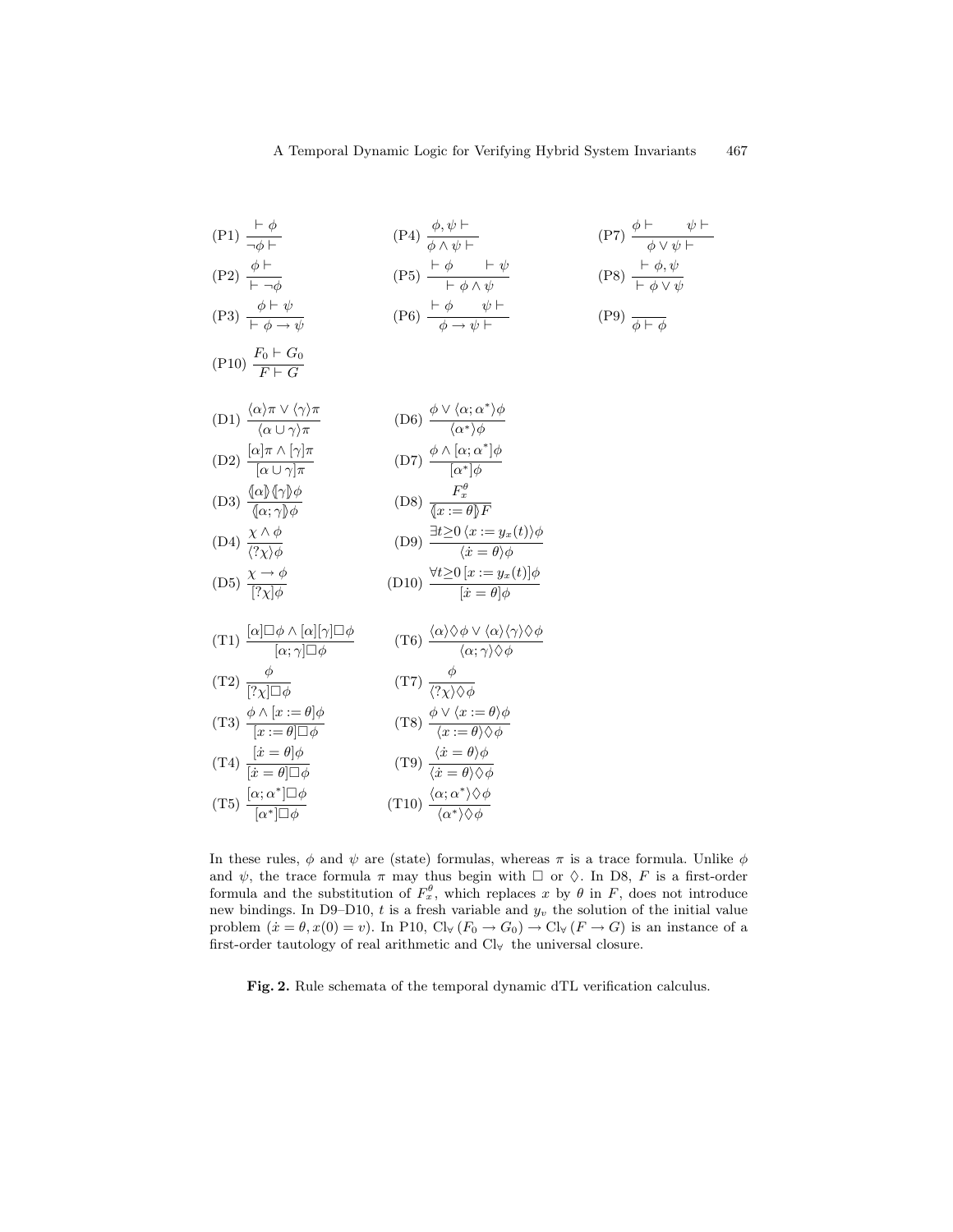Theorem 1 (Soundness). The dTL calculus is sound, i.e., derivable (state) formulas are valid. (See [21] for a proof.)

Theorem 2 (Incompleteness). Fragments of dTL are inherently incomplete, i.e. cannot have a complete calculus. (See [21] for a proof.)

# 5 Verification of Train Control Safety Invariants

Continuing the ETCS study from Sect. 3, we consider a slightly simplified version of equation (1) that gives a more concise proof. By a safe abstraction (provable in dTL), we simplify *corr* to permit braking even when  $m - z \geq s$ , since braking remains safe with respect to  $z < m$ . We use the following abbreviations in addition to (1):

$$
\psi \equiv z < m \land v > 0 \land \ell = 0 \land L \ge 0
$$
\n
$$
\phi \equiv \ell \le L \to z < m
$$
\n
$$
corr \equiv a := -b \cup (?m - z \ge s; a := \dots)
$$

Within the following proof,  $\langle \mathbb{I} \rangle$  brackets are used instead of modalities to visually identify the update prefix (Definition 6). To give shorter formulas, we generalise update application D8 to work within quantifiers according to [3]. The dTL proof of the safety invariant in (1) splits into two cases as follows:

$$
\overbrace{v \vdash [negot] \Box \phi}_{\text{P3}} \overbrace{\psi \vdash [negot] \text{ (corr; } z = v, v = a] \Box \phi}_{\text{P3}}^{\text{L1}} \\
 \overbrace{\psi \vdash [negot; corr; z = v, v = a] \Box \phi}_{\text{P3}}^{\text{L2}} \\
 \overbrace{\psi \rightarrow [negot; corr; z = v, v = a] \Box \phi}_{\text{P4}}^{\text{L3}} \\
 \overbrace{\psi \vdash [negot; corr; z = v, v = a] \Box \phi}_{\text{P5}}^{\text{L4}} \\
 \overbrace{\psi \vdash [negot; corr; z = v, v = a] \Box \phi}_{\text{P5}}^{\text{L4}}^{\text{L5}} \\
 \overbrace{\psi \vdash [negot; corr; z = v, v = a] \Box \phi}_{\text{P6}}^{\text{L5}}^{\text{L6}} \\
 \overbrace{\psi \vdash [negot; corr; z = v, v = a] \Box \phi}_{\text{P6}}^{\text{L5}}^{\text{L6}} \\
 \overbrace{\psi \vdash [negot; corr; z = v, v = a] \Box \phi}_{\text{P6}}^{\text{L6}}^{\text{L7}} \\
 \overbrace{\psi \vdash [negot; corr; z = v, v = a] \Box \phi}_{\text{P6}}^{\text{L8}}^{\text{L9}} \\
 \overbrace{\psi \vdash [negot; corr; z = v, v = a] \Box \phi}_{\text{P7}}^{\text{L8}}^{\text{L9}} \\
 \overbrace{\psi \vdash [negot; car; z = v, v = a] \Box \phi}_{\text{P6}}^{\text{L9}}^{\text{L1}} \\
 \overbrace{\psi \vdash [negot; car; z = v, v = a] \Box \phi}_{\text{P6}}^{\text{L1}}^{\text{L1}} \\
 \overbrace{\psi \vdash [negot; car; z = v, v = a] \Box \phi}_{\text{P6}}^{\text{L1}}^{\text{L1}} \\
 \overbrace{\psi \vdash [negot; car; z = v, v = a] \Box \phi}_{\text{P6}}^{\text{L1}}^{\text{L1}} \\
 \overbrace{\psi \vdash [negot; car; z = v, v = a] \Box \phi}_{\text{P6}}^{\text{L1}}^{\text{L1}} \\
 \overbrace{\psi \vdash [negot; car; z = v, v = a] \Box \phi}_{\text{P6}}^{\text{L1}}^
$$

There, the left branch proves that  $\phi$  holds while negotiating and is as follows:

| $\psi \vdash Lv + z < m$                                                                            |
|-----------------------------------------------------------------------------------------------------|
| $P^{10}\overline{\psi \vdash \forall l \geq 0}$ $(l \leq L \rightarrow lr + z < m)$                 |
| $D^8 \overline{\psi} \vdash \forall l \geq 0 \overline{\langle z :=lv + z, \ell := l \rangle} \phi$ |
| $D_{10} \overline{\psi \vdash}$ [negot] $\phi$                                                      |
| $T^4 \overline{\psi}$   negot  $\Box \phi$                                                          |

The right branch shows that  $\phi$  continues to hold after negotiation has completed when continuing with an adjusted acceleration  $a$ .

|                | $\psi, \ell \geq 0 \vdash v^2 < 2b(m - Lv - z) \wedge Lv + z < m$                                                             |  |
|----------------|-------------------------------------------------------------------------------------------------------------------------------|--|
| P10            | $\psi, \ell \geq 0 \vdash (z := \ell v + z, a := -b) \forall t \geq 0 (\ell \leq L \rightarrow \frac{a}{2} t^2 + vt + z < m)$ |  |
| D8             | $\psi,\ell{\geq}0\vdash \{z:=\ell v+z,a:=-b\}\forall t{\geq}0\ \{z:=\tfrac{a}{2}t^2+vt+z\}\phi)$                              |  |
|                | T <sub>4</sub> ,D <sub>1</sub> 0 $\psi$ , $\ell \ge 0$ $\vdash \langle \{z:=\ell v+z, a:=-b\} \rangle [z=v, v=a] \Box \phi$   |  |
| D <sub>2</sub> | $\psi, \ell \geq 0 \vdash \langle z := \ell v + z \rangle \vert corr \vert \vert \dot{z} = v, \dot{v} = a \vert \Box \phi$    |  |
| T1             | $\psi, \ell \geq 0 \vdash \langle z := \ell v + z \rangle$ [corr; $\dot{z} = v, \dot{v} = a \square \phi$                     |  |
| P3             | $\psi \vdash \ell \geq 0 \rightarrow \{z := \ell v + z\}$ [corr; $\dot{z} = v, \dot{v} = a \Box \phi$                         |  |
| P10            | $\psi \vdash \forall \ell \geq 0 \ (z := \ell v + z) [\text{corr}; \dot{z} = v, \dot{v} = a] \square \phi$                    |  |
| $_{\rm D10}$   | $\psi \vdash [negot][corr; \dot{z} = v, \dot{v} = a] \Box \phi$                                                               |  |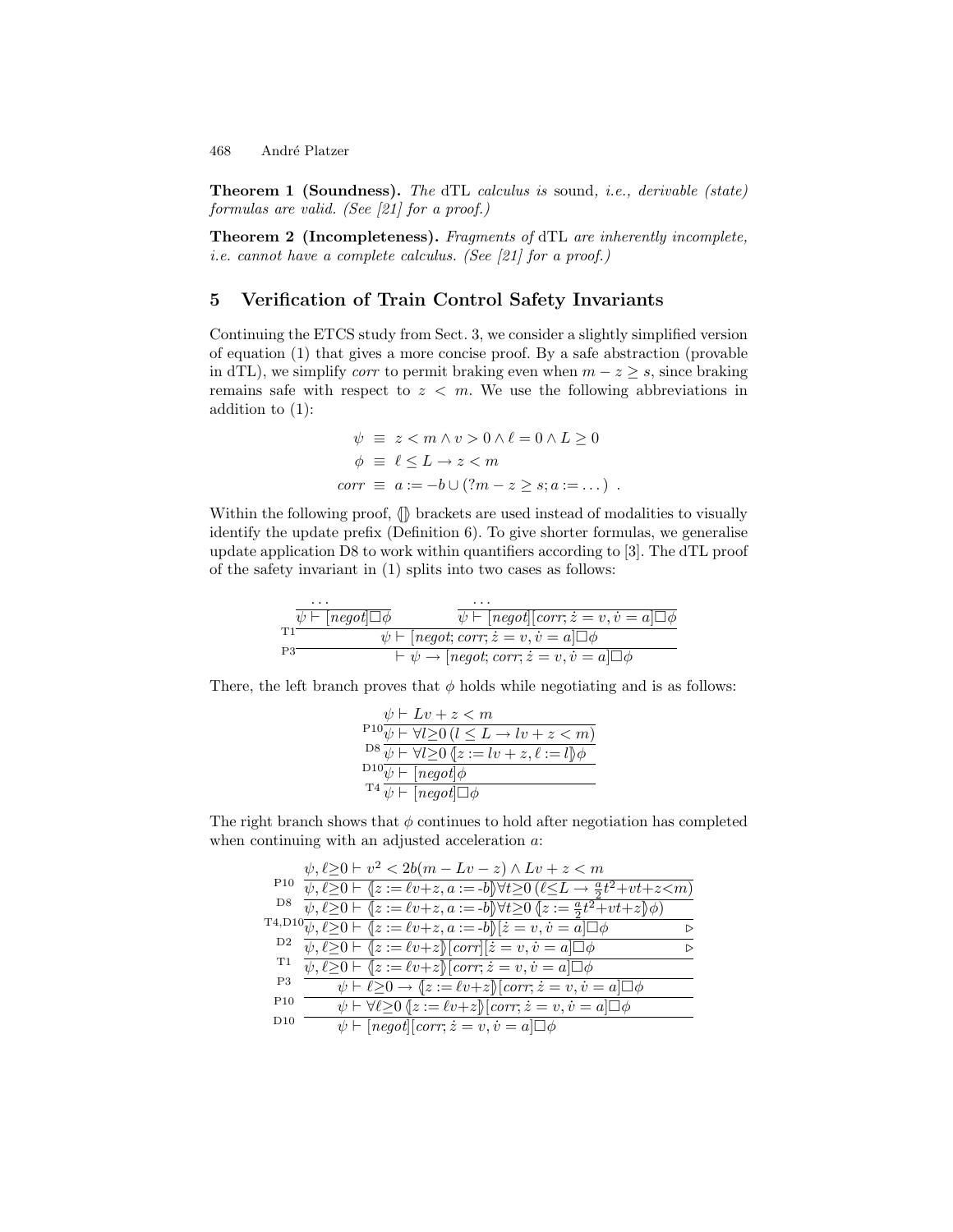The application of T1 in this latter case spawns a third case (marked with  $\triangleright$ ) to show that  $\phi$  holds during *corr*. However, the reasoning in this third case is subsumed by the cases above, since the changes on  $a$  in  $corr$  do not interfere with condition  $\phi$ . Generally, this optimisation of T1 is applicable whenever the modified vocabulary is disjoint from  $\phi$ . Here, D10 and P10 are implemented in Mathematica to handle evolutions [19].

The leaves of the proof branches above can even be used to automatically synthesise parameter constraints that are necessary to avoid MA violation. The parametric safety constraint obtained by combining the open conditions conjunctively is  $Lv + z < m \wedge v^2 < 2b(m - Lv - z)$ . It simplifies to  $v^2 < 2b(m - Lv - z)$ as  $b > 0$ . This yields bounds for the speed limit and negotiation latency in order to guarantee safe driving and closing of the proof. Similarly, D2 leads to a branch for the case  $[?m - z \geq s; a := \ldots]$ , from which corresponding conditions about the safety envelope s can be derived depending on the particular speed controller. Yet, this is beyond the scope of this paper.

### 6 Liveness by Quantifier Alternation

Liveness specifications of the form  $[\alpha] \Diamond \phi$  or  $\langle \alpha \rangle \Box \phi$  are sophisticated  $(\Sigma_1^1$ -hard because they can express infinite occurrence in Turing machines). Beckert and Schlager [4] say they failed to find sound rules for a discrete case that corresponds to  $[α; γ]$  $\Diamond$ *φ*.

For finitary liveness semantics, we accomplish this as follows. In this section, we modify the meaning of  $\alpha$   $\Diamond \phi$  to refer to all terminating traces of  $\alpha$ . Then, the straightforward generalisation T11 in Fig. 3 is sound, even in the hybrid case(see [21] for proofs). But T11 still leads to an incomplete axiomatisation as it does not cover the case where, in some traces,  $\phi$  becomes true at some point during  $\alpha$ , and in other traces,  $\phi$  only becomes true during  $\gamma$ . To overcome this limitation, we use a program transformation approach. We instrument the hybrid program to monitor the occurrence of  $\phi$  during all changes: In T12,  $\check{\alpha}$ results from replacing all occurrences of  $x := \theta$  by  $x := \theta$ ;  $2\phi \rightarrow t = 1$  and  $\dot{x} = \theta$ by  $\dot{x} = \theta \& (\phi \rightarrow t = 1)$ . The latter denotes continuous evolution restricted to the region of the state space that satisfies  $\phi \to t = 1$  (see [19] for details). The effect is that t detects whether  $\phi$  has occurred during any change in  $\alpha$ . In particular, t is guaranteed to be 1 after all runs, if  $\phi$  occurs at least once along all traces of  $\alpha$ . This trick directly works for quantifier-free first-order conditions  $\phi$ . Using the combination presented in [22], nominals can be used as state labels to address the same issue for general  $\phi$ .

(T11) 
$$
\frac{\vdash [\alpha] \Diamond \phi, [\alpha][\gamma] \Diamond \phi}{\vdash [\alpha; \gamma] \Diamond \phi}
$$
 (T12) 
$$
\frac{\phi \lor \forall t [\check{\alpha}] t = 1}{[\alpha] \Diamond \phi}
$$

Fig. 3. Transformation rules for alternating temporal path and trace quantifiers.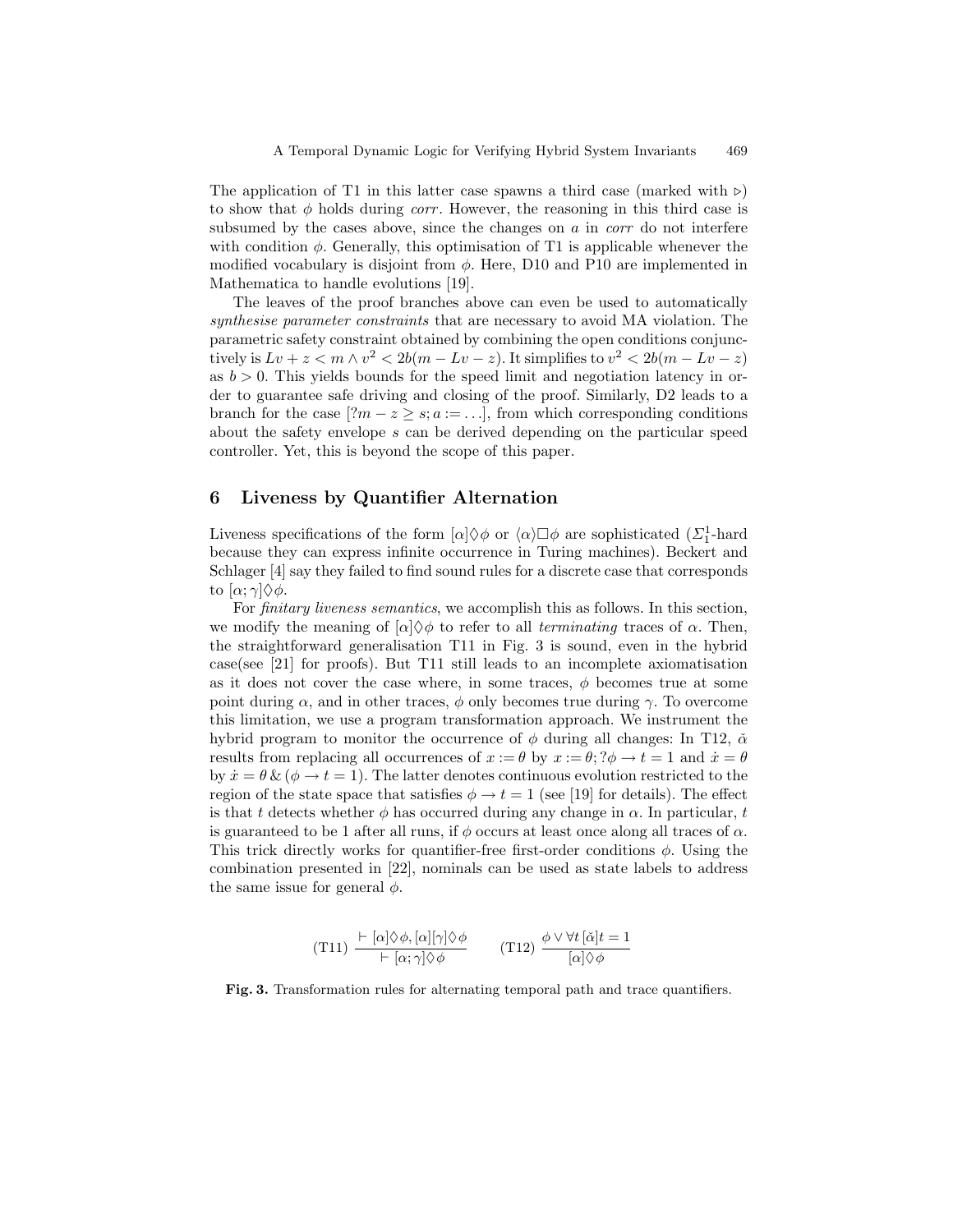# 7 Conclusions and Future Work

For reasoning about hybrid systems, we have introduced a temporal dynamic logic, dTL, with modal path quantifiers over traces and temporal quantifiers along the traces. It combines the capabilities of dynamic logic [13] to reason about possible system behaviour with the power of temporal logic [10, 11, 24] in reasoning about the behaviour along traces. Furthermore, we have presented a calculus for verifying temporal safety specifications of hybrid programs in dTL.

Our sequent calculus for dTL is a modular combination of temporal and nontemporal reasoning. Temporal formulas are handled using rules that augment intermediate state transitions with corresponding sub-specifications. Purely nontemporal rules handle the effects of discrete and continuous evolution.

As an example, we demonstrate that our logic is suitable for reasoning about safety invariants in the European Train Control System [12]. Further, we have successfully applied our calculus to automatically synthesise (non-linear) parametric safety constraints for this system.

We are currently extending our preliminary verification tool for parametric hybrid systems to cover the full dTL calculus. Future work includes extending dTL with CTL<sup>\*</sup>-like [11] formulas of the form  $[\alpha](\psi \wedge \Box \phi)$  to avoid splitting of the proof into two very similar sub-proofs for temporal parts  $[\alpha] \Box \phi$  and nontemporal parts  $\alpha|\psi$  arising in T1. Our combination of temporal logic with dynamic logic is more suitable for this purpose than the approach in  $|4|$ , since  $\mathrm{dTL}$ has uniform modalities and uniform semantics for temporal and non-temporal specifications. This extension will also simplify the treatment of alternating liveness quantifiers conceptually.

### References

- 1. R. Alur, C. Courcoubetis, and D. L. Dill. Model-checking for real-time systems. In LICS, pages 414–425. IEEE Computer Society, 1990.
- 2. B. Beckert, R. Hähnle, and P. H. Schmitt, editors. Verification of Object-Oriented Software: The KeY Approach, volume 4334 of LNCS. Springer-Verlag, 2007.
- 3. B. Beckert and A. Platzer. Dynamic logic with non-rigid functions: A basis for object-oriented program verification. In U. Furbach and N. Shankar, editors, IJ- $CAR$ , volume 4130 of  $LNCS$ , pages 266–280. Springer, 2006.
- 4. B. Beckert and S. Schlager. A sequent calculus for first-order dynamic logic with trace modalities. In R. Goré, A. Leitsch, and T. Nipkow, editors, IJCAR, volume 2083 of LNCS, pages 626–641. Springer, 2001.
- 5. A. Bemporad, A. Bicchi, and G. Buttazzo, editors. Hybrid Systems: Computation and Control, 10th International Conference, HSCC 2007, Pisa, Italy, Proceedings, volume 4416 of LNCS. Springer, 2007.
- 6. E. M. Clarke, O. Grumberg, and D. A. Peled. Model Checking. MIT Press, Cambridge, MA, USA, 1999.
- 7. W. Damm, H. Hungar, and E.-R. Olderog. On the verification of cooperating traffic agents. In F. S. de Boer, M. M. Bonsangue, S. Graf, and W. P. de Roever, editors, FMCO, volume 3188 of LNCS, pages 77–110. Springer, 2003.